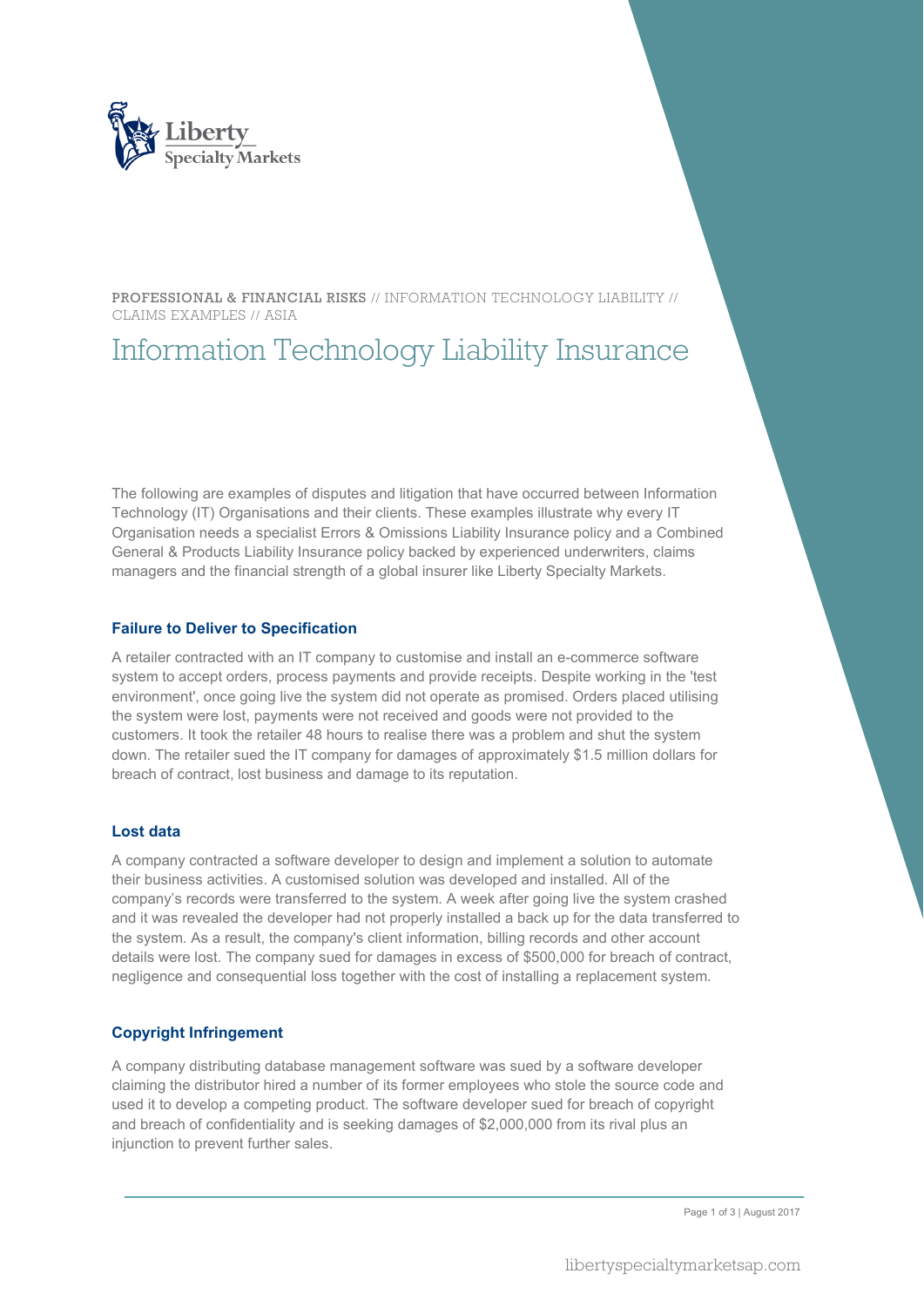#### **Denial of Access**

An IT company was engaged to provide an upgrade to a network appliance storage server for a hospital. The upgrade failed which caused a system crash rendering the storage server unavailable. This meant hospital staff could not access online patient records, x-ray and scan imaging and other information. When a recovery was attempted it became apparent that all data on the server had been corrupted and was lost. A restoration from the latest back up tapes had to be commenced.

The IT company was required to engage external resources to assist with the restoration and fly in resources from the manufacturer at a cost of \$100,000. The server was finally restored after two and half days during which time hospital staff had to rely on limited manual records and procedures potentially putting people's medical treatment at risk.

#### **Failure to Deliver to Specification**

An IT services company was engaged by an automobile insurer to provide an imaging system that could access online claims. An expected response time of two to four seconds was promised however response times averaged anywhere between 20 and 40 seconds. Initially damages of \$9,000,000 were sought. Significant defence costs were incurred and the court awarded \$4,000,000 in damages.

#### **Lost data**

An IT company was engaged to provide a practice management system for a professional services firm. Following implementation of the system there were a number of problems with system crashes and data loss. The firm claimed compensation for consequential loss of revenue due to the loss of records of billable hours entered by fee earners and breach of contract in the amount of \$700,000.

#### **Breach of Privacy**

An Internet Service Provider (ISP) was sued for breach of privacy by a number of subscribers after their details of internet searches were made available online. Although the details were taken down copies were already circulating. Lawyers acting for the subscribers are seeking class action status.

Although numeric identifiers had been substituted for subscribers' names, the ISP acknowledged that search queries might contain personally identifiable data revealing names, credit card numbers and medical conditions. The ISP blamed a researcher who had failed to gain proper clearances.

#### **Property Damage**

An IT hardware supplier was sued by a customer's property insurer as a result of fire damage to the customer's premises. Faulty communications equipment provided by the supplier was found to be the cause of the fire. A defect in the manufacturing process caused the equipment to short circuit internally leading to extreme heat and combustion. The resulting fire damage was \$250,000.



Page 2 of 3 | August 2017